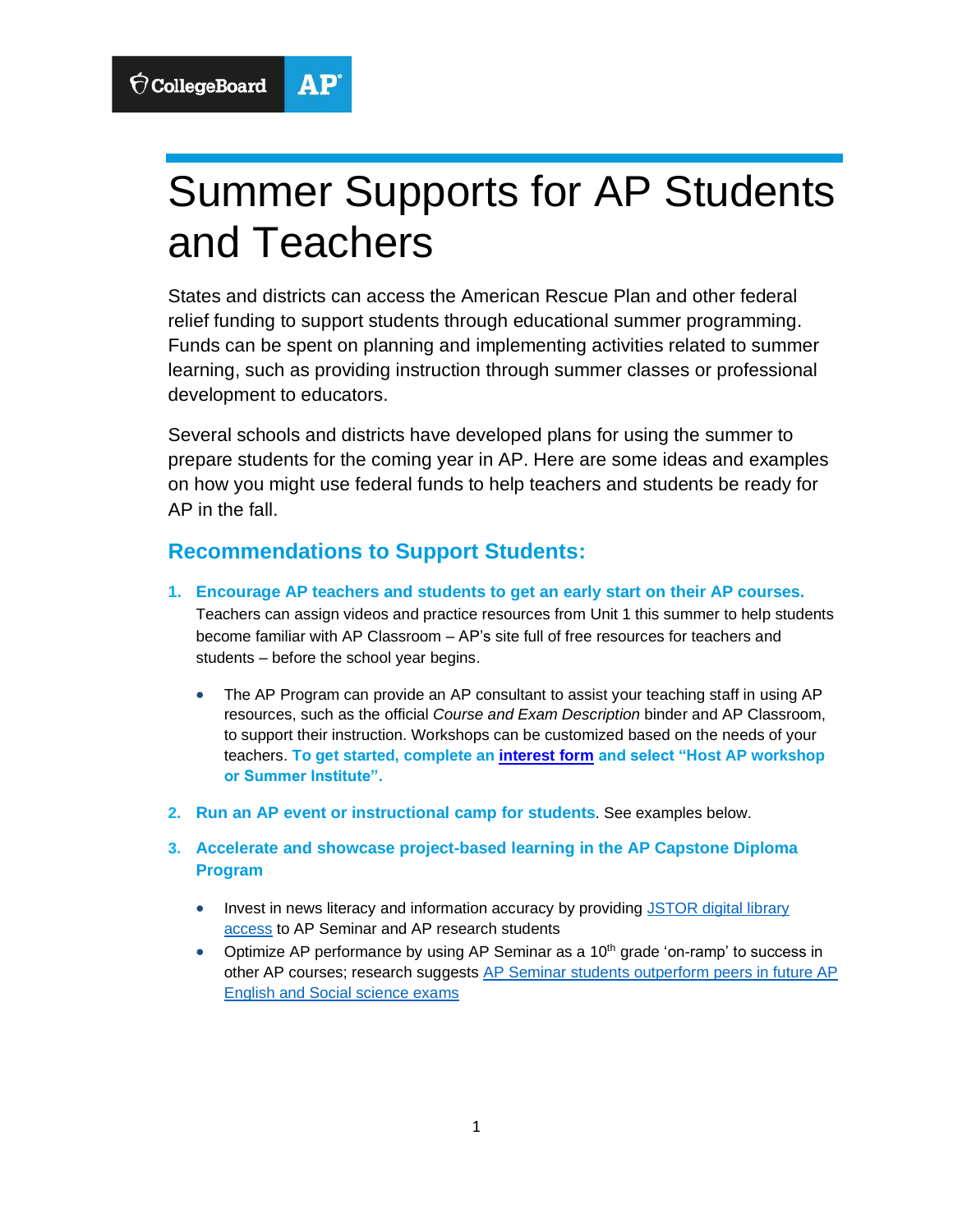

#### **Learn What Schools and Districts are Doing:**

- **Summer AP Day at Harvard High School (IL):** Harvard High serves a small-town population, with about 125 students participating in their "AP Ready" program. In addition to tshirts to show off their class pride, AP teachers invite all registered students for the next school year to attend AP Day in August. At the event, students and families will hear from teachers about what to expect in the coming year, including AP events at the school, and how to prepare during the summer.
- **Two-Day AP Event and College Fair in Lake County Public Schools (FL).** All incoming 9th graders and their parents in Lake County will get acclimated for their AP journey through a summer program. They will:
	- a. Discuss the benefits of AP and strategies for success with district educators and local universities and colleges.
	- b. Attend sessions, such as a panel with current AP students or an informational session for parents.
	- c. Visit an expo hall featuring representatives from colleges and AP teacher tables highlighting their courses.
- **5-Week Paid Summer AP Academy in Baltimore City Public Schools (MD).** Baltimore City students won't need to choose between finding summer employment and getting a jump start on their AP courses. Students will:
	- a. Participate in a 5-week (4 days per week) AP summer academy in partnership with the Office of the Mayor. The program, Youth Works, treats the academy as a summer job; students fill out timesheets and the city pays students via debit cards.
	- b. AP teachers build the program based on their experiences from the school year and each year, the theme ["This is what AP looks like,](https://www.wevideo.com/view/1794619710)" builds student confidence. The teachers cover AP skills, social emotional needs, financial literacy, and provides opportunities for students to engage with peer mentors as well as taking them to visit local colleges.
- **AP Bootcamp at Spring Independent School District (TX)** runs 4 days a week for 3 weeks and is designed by AP teachers to help all students hone the skills necessary in any AP course, such as effective note taking systems, organizational skills, and time management. Students also work on setting SMART Goals for the school year and have a culminating project.
- **Platforms for AP CapstoneTM students to showcase their work like Red Mountain High School (AZ).** AP Capstone students in Mesa, AZ, took their AP Capstone research to the next level with their [new research journal.](http://www.mpsaz.org/rmhs/organizations/sciencefair/big_r/) Schools could also consider creating in-house publications through publishers like the [Journal of Student Research.](https://www.jsr.org/hs/index.php/path/issue/view/43)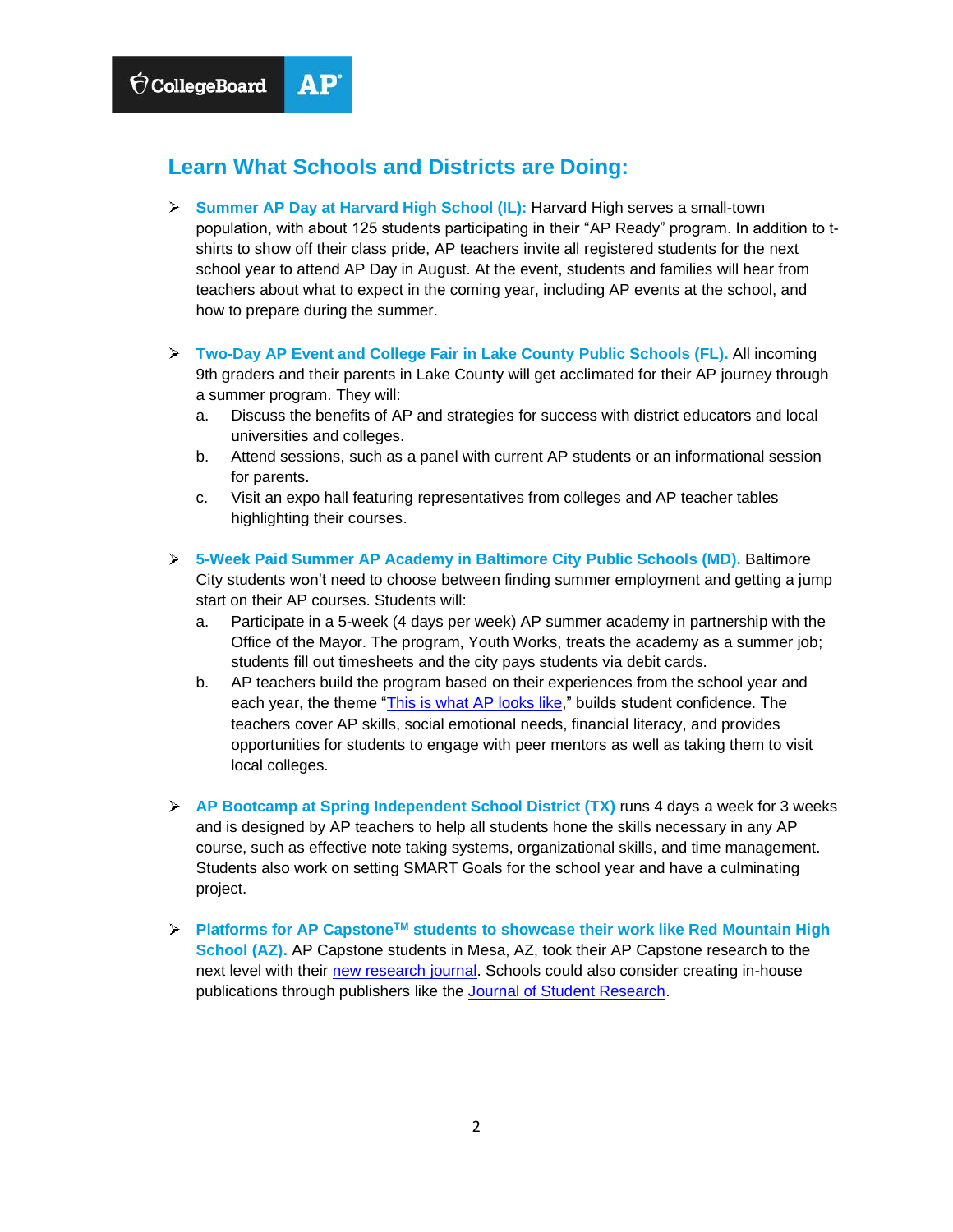### **Recommendations to Support Teachers:**

- **1. Provide AP Professional Learning Opportunities** 
	- Run the new "Achieving Equity in AP*"* Workshop which covers policies, tools, curriculum and instructional strategies to improve and support diversity among your AP students and teachers.
	- Send your teachers to official [AP Summer Institutes](https://apcentral.collegeboard.org/professional-learning/workshops-summer-institutes/summer-institutes) endorsed by the AP Program. In particular, consider the new [AP Project Based Learning Series](https://apcentral.collegeboard.org/professional-learning/project-based-learning) for AP Environmental Science and AP U.S. Government and Politics.
	- Host your own AP workshop or summer institute within your school district like the examples below. Topics covered: Course Planning; Course & Exam Description; Equity & Access, Diversity & Inclusion; AP Classroom; Rubric Training. Workshop content may be customized based on district/school goals.
	- Invite your teachers to participate in the new, updated AP Mentoring program (for teachers currently teaching Computer Science A, Computer Science Principles, English Literature and Composition, U.S. Government & Politics, or U.S. History).

**For more information on AP Professional Learning and Mentoring Opportunities, please complete an [interest form](https://app.smartsheet.com/b/form/f22c4c790a5644d496a15c0a54c41135) and the team will get back to you in 3–5 business days.**

- **2. Explore Computer Science Professional Learning Opportunities with endorsed providers.**
	- The College Board has endorsed innovative curricula that come with pre-approved syllabi, lesson plans, and other instructional supports by expert education organizations to prepare teachers, whether experienced or new to computer science, to teach [AP](https://apcentral.collegeboard.org/courses/ap-computer-science-principles/classroom-resources/curricula-pedagogical-support?course=ap-computer-science-principles)  [Computer Science Principles](https://apcentral.collegeboard.org/courses/ap-computer-science-principles/classroom-resources/curricula-pedagogical-support?course=ap-computer-science-principles) or [AP Computer Science A.](https://apcentral.collegeboard.org/courses/ap-computer-science-a/classroom-resources/curricula-pedagogical-support) Check out each link to learn more.

## **Learn What Schools and Districts are Doing:**

- **Customized AP Summer Institute in Washington, D.C.** The Office of the State Superintendent of Education is giving AP teachers a head start before the fall. They are planning their own, customized AP Summer Institute for all AP teachers in the district reaching over 400 teachers. This virtual symposium will feature 15 three-hour sessions in the afternoon. The three main components are:
	- a. AP consultant will lead a discussion on skill-building in the subject area—application over content.
	- b. AP consultant will share AP Reader information for the specific subject area.
	- c. AP consultant in conjunction with DC AP teacher will lead time for the teachers to collaborate on best practices.